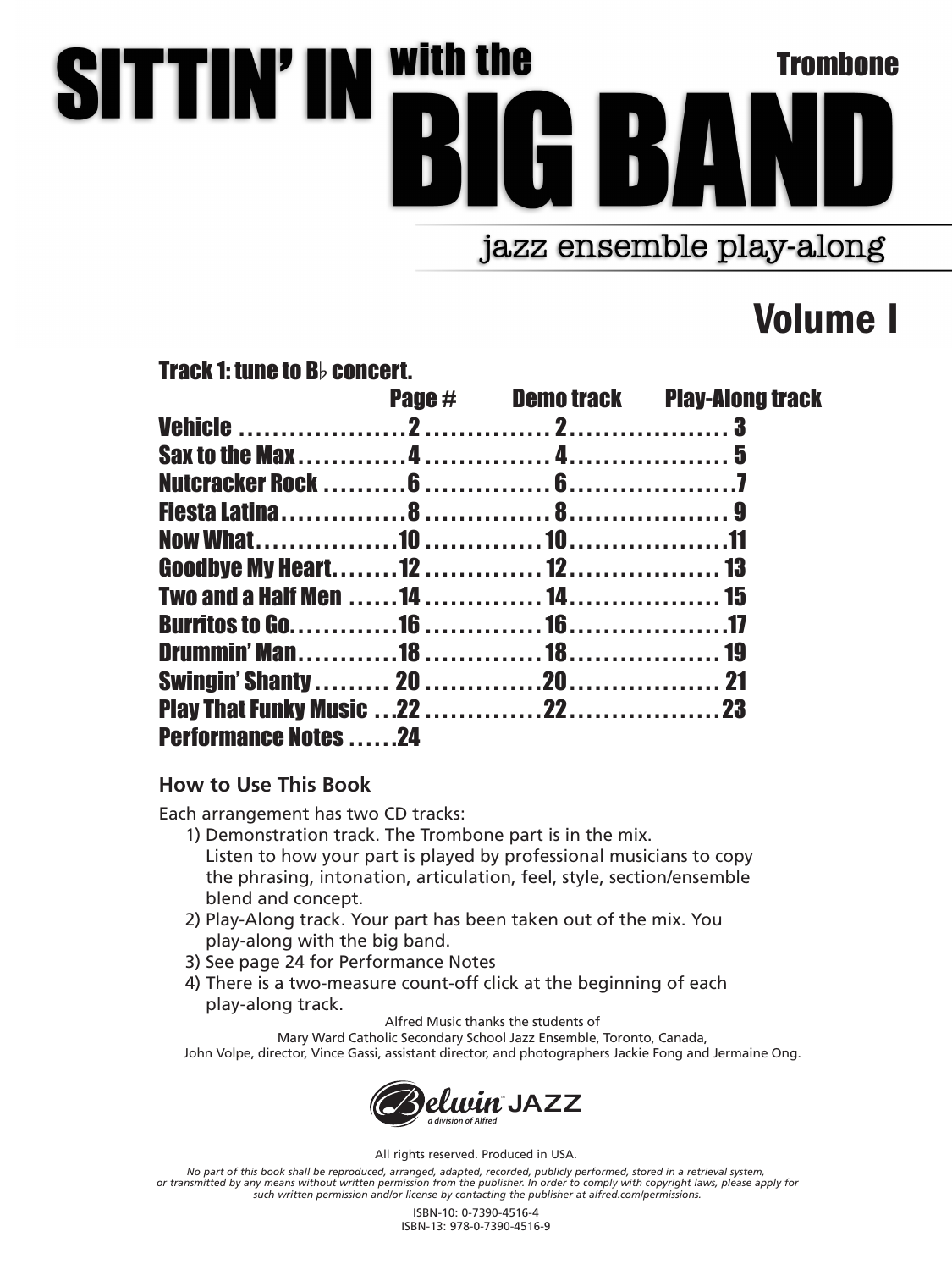## **VEHICLE**

Trombone

By JAMES M. PETERIK Arranged by RALPH FORD (ASCAP)

















© 1970 (Renewed) BALD MEDUSA COMPANY All Rights Administered by WORLDSONG, INC. This Arrangement © 2005 BALD MEDUSA COMPANY All Rights Reserved including Public Performance Used by Permission